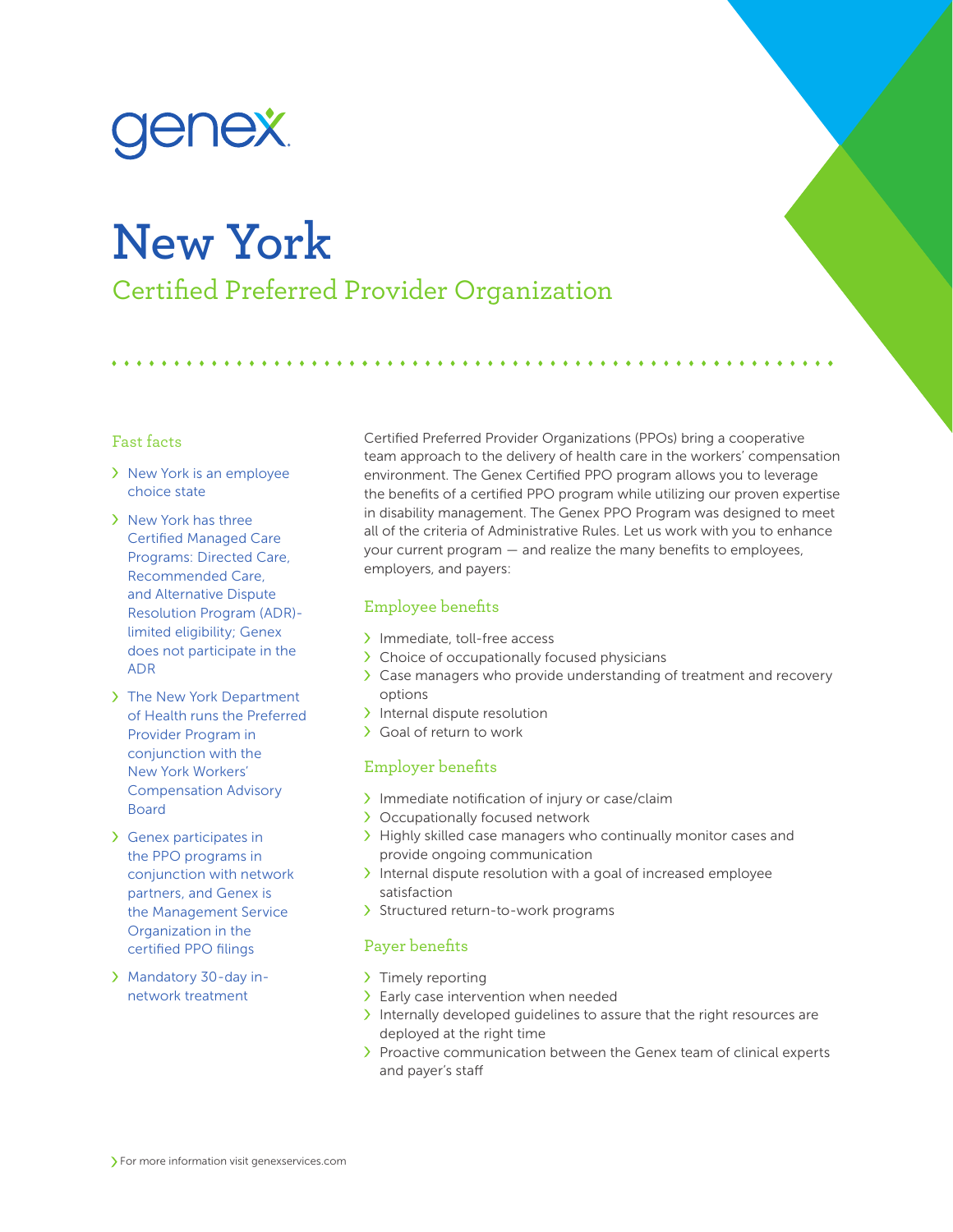#### Fast facts, cont.

- Carriers who have been signed up for the program can elect to apply for a premium discount, although it is not mandatory to participate
- Panel cards are not allowed

# Plan administrator

> Kimberly Hudson 888.464.3639 x15903

#### Legislation

Workers' Compensation Statutes Preferred Provider Organizations §§350- 355, effective January 1, 1997

Workers' Compensation Preferred Provider Organizations Department of Health Regulations-Part 732, effective July 16, 1997

## Directed care program required components

- Network-approved workers' compensation providers and facilities that can meet provider and hospital criteria
- Quality assurance and improvement program
- Ensure that emergency and urgent care are accessible at all times through any facility
- > Provide initial treatment for non emergency care within 48 hours of a claimant's request
- > System allowing claimant access to information 24 hours a day
- > Utilization review
- > Dispute resolution and grievance process
- $\sum$  Employee second opinions within the network at any time
- > Opt-out process after 30 days of treatment
- > Return-to-work program
- > Employee handbook
- > A contract with all clients

## Responsibilities

- Payor executes and returns the customer services agreement (CSA)
- Employer distributes education materials
- $\sum$  File the union affirmation, if applicable, with the Workers' Compensation Board
- $\sum$  Forward the appropriate endorsement, if applicable, to the Department of Insurance
- $\lambda$  Assist the injured employee with the choice of physician using the provider network directory, keeping in mind the employee may treat with a physician of his/her choice, whether in-network or out-ofnetwork
- Fill out enclosed provider notification form identifying injured employee as a participant in the Genex Managed Care Plan and have them give it to the receptionist at the clinic